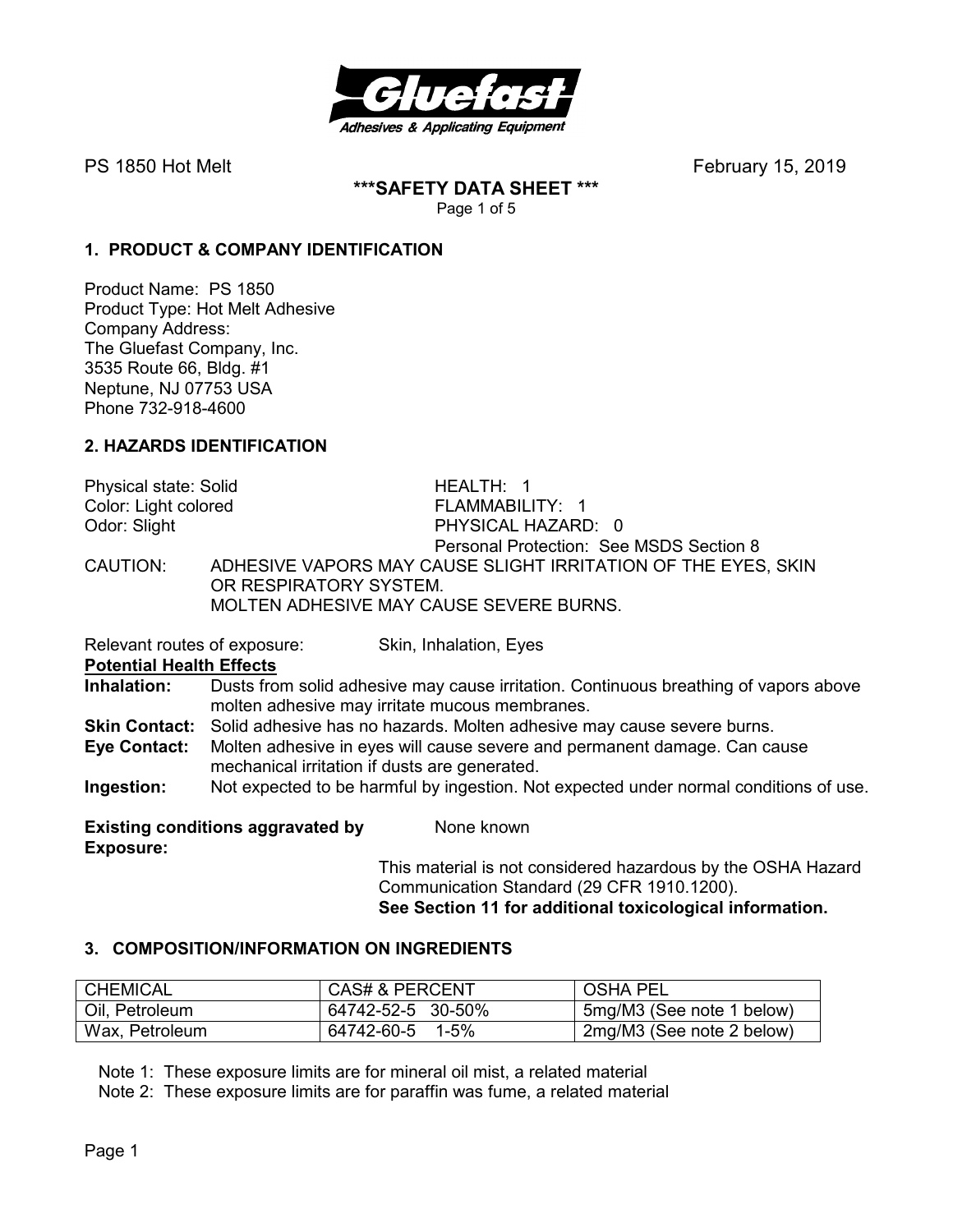

## **\*\*\*SAFETY DATA SHEET \*\*\***

Page 2 of 5

## **Emergency Overview**

Vapors/fumes may be an irritation at application temperatures. Contact with molten material will cause burns.

## **Potential Health Effects**

**Eyes**: Vapors and fumes released at or above application temperatures may cause irritation. Overexposure may cause headaches and dizziness.

**Skin: No known effects.** 

 **Inhalation**: Vapors and fumes may cause irritation of the nose, throat and respiratory tract. Overexposure may cause headaches and dizziness.

**Ingestion**: Not an anticipated route of exposure. Harmful if swallowed.

**Chronic**: No anticipated chronic effects.

**Existing health conditions Affected by Exposure**: No known effects on other illnesses.

### **4. FIRST AID MEASURES**

| Inhalation:                      | If not breathing, give artificial respiration. If breathing is difficult, give oxygen.<br>Move to fresh air in case of accidental inhalation of dust or fumes from<br>overheating or combustion.                                                                                                                                                              |
|----------------------------------|---------------------------------------------------------------------------------------------------------------------------------------------------------------------------------------------------------------------------------------------------------------------------------------------------------------------------------------------------------------|
| <b>Skin contact:</b>             | Molten adhesive may cause severe burns. Cool melted product on skin<br>with plenty of water. Do not remove solidified product. No attempt should<br>be made to remove material from skin or to remove contaminated clothing<br>as damaged skin can be easily torn. Cover affected areas with clean<br>sheeting or gauze and seek immediate medical attention. |
| Eye contact:                     | If eye contact occurs with molten material immediately cool with water.<br>Do not remove adhesive. Seek medical attention.                                                                                                                                                                                                                                    |
| Ingestion:                       | If person can swallow give one glass of water or milk. Do not induce vomiting.<br>Get immediate medical attention. Never give anything by mouth to an<br>unconscious person.                                                                                                                                                                                  |
| <b>5. FIRE FIGHTING MEASURES</b> |                                                                                                                                                                                                                                                                                                                                                               |

| Flash point:                          | >400 F (Cleveland Open Cup                                                                                                                                                     |
|---------------------------------------|--------------------------------------------------------------------------------------------------------------------------------------------------------------------------------|
| Auto ignition temperature:            | Not applicable                                                                                                                                                                 |
| Flammable/Explosive limits - lower:   | Not applicable                                                                                                                                                                 |
| Flammable/Explosive limits - upper:   | Not applicable                                                                                                                                                                 |
| <b>Extinguishing media:</b>           | Water spray (fog), foam, dry chemical or carbon dioxide.<br>Using a direct straight water stream may spread fire.                                                              |
| Special firefighting procedures:      | Fire fighters should wear positive pressure self-contained<br>breathing apparatus (SCBA). Wear full protective clothing.                                                       |
| Unusual fire or explosion hazards:    | <b>None</b>                                                                                                                                                                    |
| <b>Hazardous combustion products:</b> | In the event of a fire, carbon monoxide (CO), carbon<br>dioxide (CO2) and nitrogen oxides (NOx) can be released.<br>Irritating and toxic gases or fumes may be released during |
| Page 2                                | a fire.                                                                                                                                                                        |
|                                       |                                                                                                                                                                                |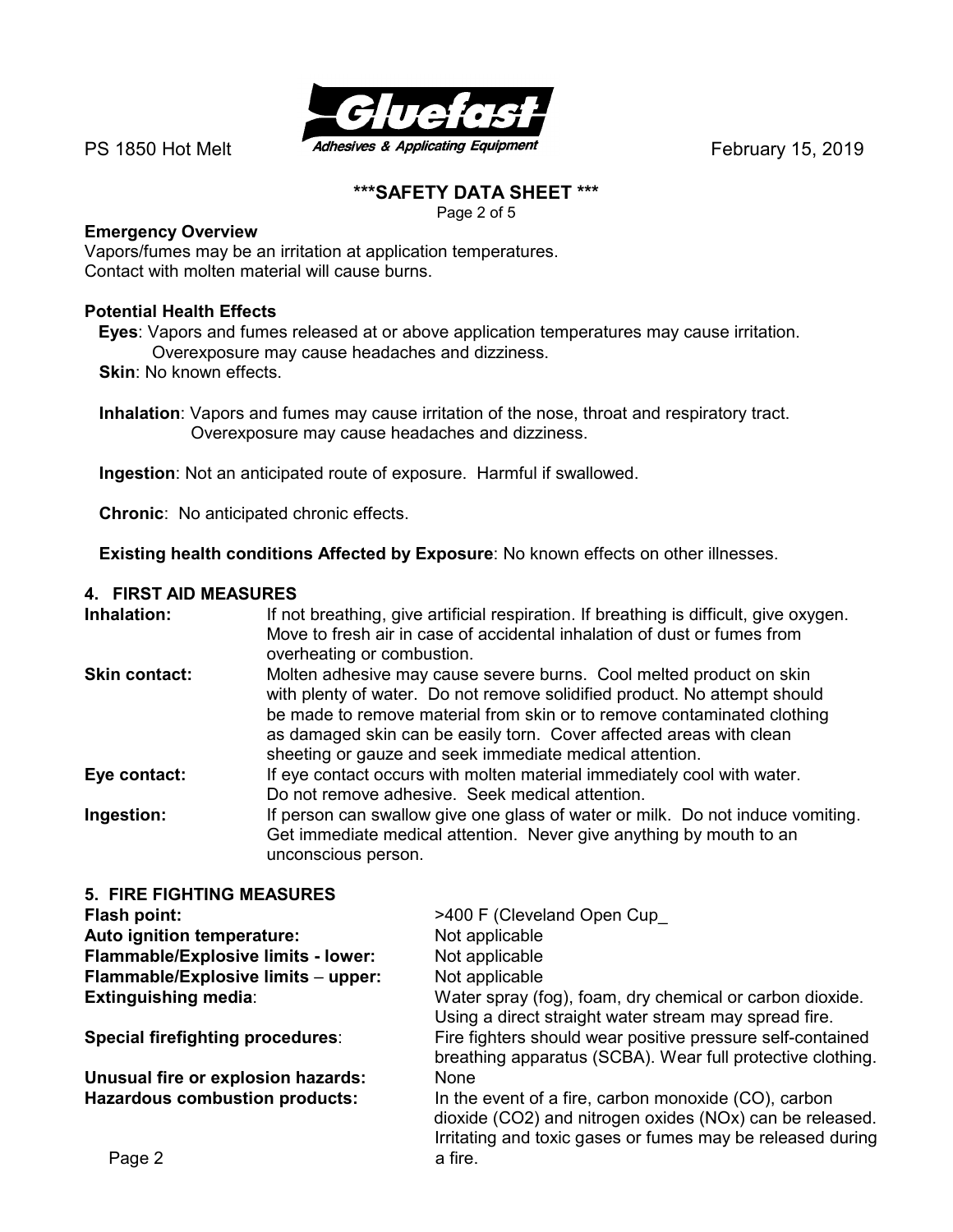

.

PS 1850 Hot Melt
February 15, 2019

# **\*\*\*SAFETY DATA SHEET \*\*\***

Page 3 of 5

## **6. ACCIDENTAL RELEASE MEASURES**

Spill or lead procedure: Allow to solidify at room temperature, scrape up and place in disposal container. Isolate the hazard area and deny entry to unnecessary and unprotected personnel.

| <b>Environmental precautions:</b> | Do not allow material to contaminate ground water system.<br>No special environmental precautions required.                                                                                                                                                              |
|-----------------------------------|--------------------------------------------------------------------------------------------------------------------------------------------------------------------------------------------------------------------------------------------------------------------------|
| <b>Clean-up methods:</b>          | If product is spilled in the solid state, pick up and place in<br>an appropriate waste disposal container. If product is<br>spilled in the molten state, allow product to solidify before<br>scraping up and disposing of in an appropriate waste<br>disposal container. |
| 7. HANDLING AND STORAGE           |                                                                                                                                                                                                                                                                          |
| Handling:                         | Follow suggested application temperature. Do not place<br>wet or damp solid into melt tank. Avoid skin contact with<br>molten adhesive.                                                                                                                                  |
| Storago <sup>.</sup>              | 0.100E Shelf life is one year from date of manufacture                                                                                                                                                                                                                   |

**Storage:** 0-100F – Shelf life is one year from date of manufacture.

## **8. EXPOSURE CONTROLS/PERSONAL PROTECTION**

**Employers should complete an assessment of all workplaces to determine the need for, and selection of, proper exposure controls and protective equipment for each task performed.** 

| <b>Engineering controls:</b>   | General room ventilation is usually adequate. Local<br>exhaust ventilation is recommended when general<br>ventilation is not sufficient to control airborne<br>contamination.                                                                                                                                        |
|--------------------------------|----------------------------------------------------------------------------------------------------------------------------------------------------------------------------------------------------------------------------------------------------------------------------------------------------------------------|
| <b>Respiratory protection:</b> | No personal respiratory protective equipment normally<br>required. Where the potential exists for exposure to<br>decomposition products due to heating or elevated<br>temperatures, wear NIOSH approved respiratory<br>protection as appropriate. Observe OSHA regulations<br>for respiratory use (29 CFR 1910.134). |
| <b>Eye/face protection:</b>    | Safety goggles or safety glasses with side shields. Full<br>face protection should be used if the potential for<br>splashing or spraying of product exists.                                                                                                                                                          |
| <b>Skin protection:</b>        | Insulated gloves and long sleeved clothing are strongly<br>recommended when working with molten adhesive.                                                                                                                                                                                                            |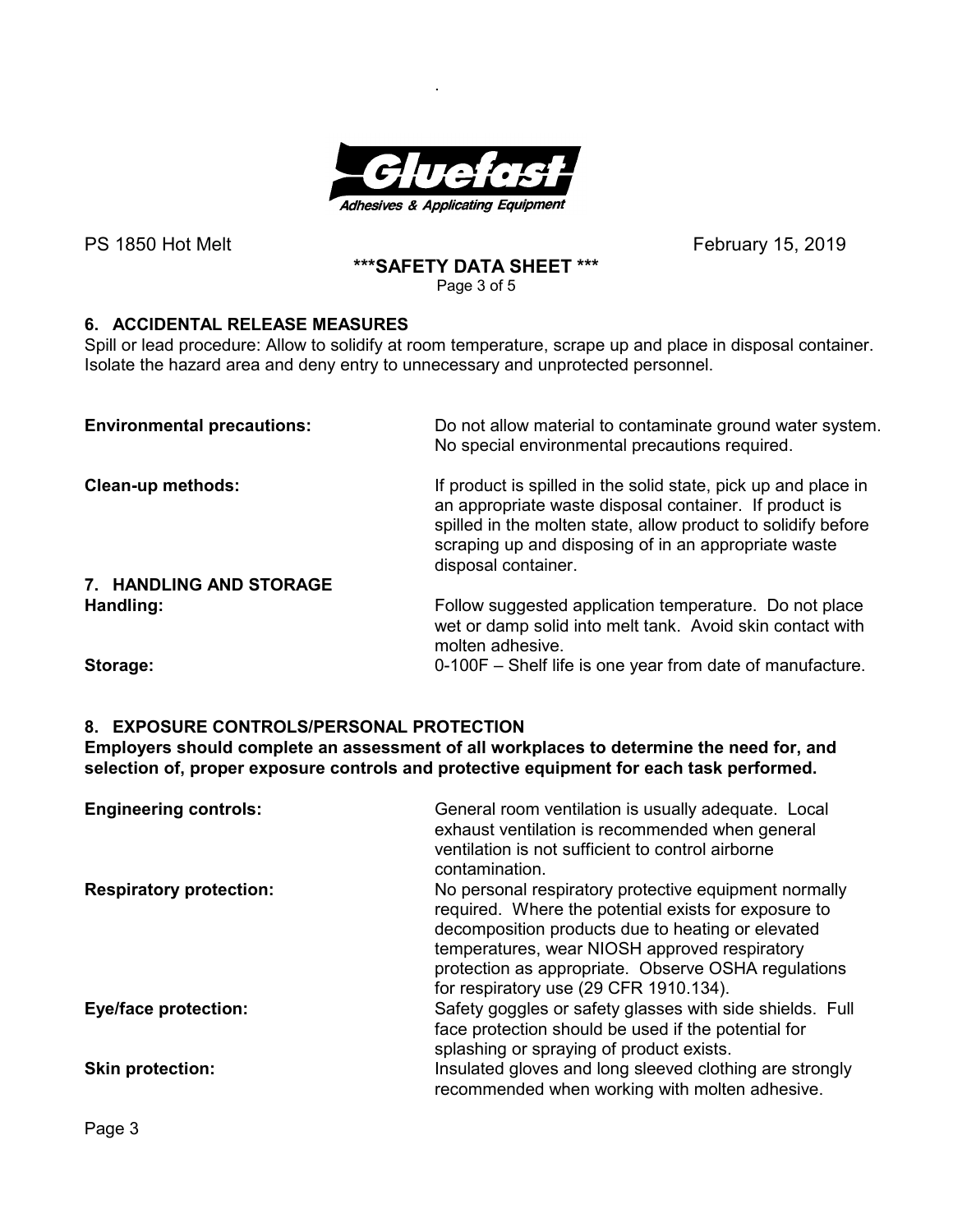

PS 1850 Hot MeltFebruary 15, 2019

**\*\*\*SAFETY DATA SHEET \*\*\***  Page 4 of 5

## **9. PHYSICAL AND CHEMICAL PROPERTIES**

| <b>Physical state:</b>                     | Solid                                                                                                |
|--------------------------------------------|------------------------------------------------------------------------------------------------------|
| Color:                                     | <b>Light Colored</b>                                                                                 |
| Odor:                                      | Slight                                                                                               |
| <b>Odor threshold:</b>                     | Not available                                                                                        |
| Ph:                                        | Not applicable                                                                                       |
| <b>Vapor Pressure:</b>                     | Not applicable                                                                                       |
| <b>Boiling Point/range:</b>                | Not applicable                                                                                       |
| <b>Melting Point/range:</b>                | N/A                                                                                                  |
| Specific gravity:                          | .97 Approx                                                                                           |
| Vapor density:                             | Not applicable                                                                                       |
| <b>Flash Point:</b>                        | >400 F (Cleveland Open Cup)                                                                          |
| <b>Flammable/Explosive limits - lower:</b> | Not applicable                                                                                       |
| Flammable/Explosive limits - upper:        | Not applicable                                                                                       |
| <b>Autoignition temperature:</b>           | Not applicable                                                                                       |
| <b>Evaporation rate:</b>                   | Not applicable                                                                                       |
| <b>Solubility in water:</b>                | Insoluble                                                                                            |
| Partition coefficient (n-octanol/water)    | Not available                                                                                        |
| <b>VOC content:</b>                        | No levels of volatile organic compound emissions are                                                 |
|                                            | expected at ambient temperature and pressure. Low<br>molecular weight hydrocarbons may be emitted at |

application temperature. Emissions data is best developed by monitoring actual plant conditions.

### **10. STABILITY AND REACTIVITY**

| Stability:                       | Stable  |
|----------------------------------|---------|
| Incompatibility:                 | Not Es  |
| <b>Hazardous Decomposition:</b>  | Not Es  |
| <b>Hazardous Polymerization:</b> | Will no |

- **I**stablished stablished bt occur
- **11. TOXICOLOGICAL INFORMATION**  No data available.
- **12. ECOLOGICAL INFORMATION**

No data available